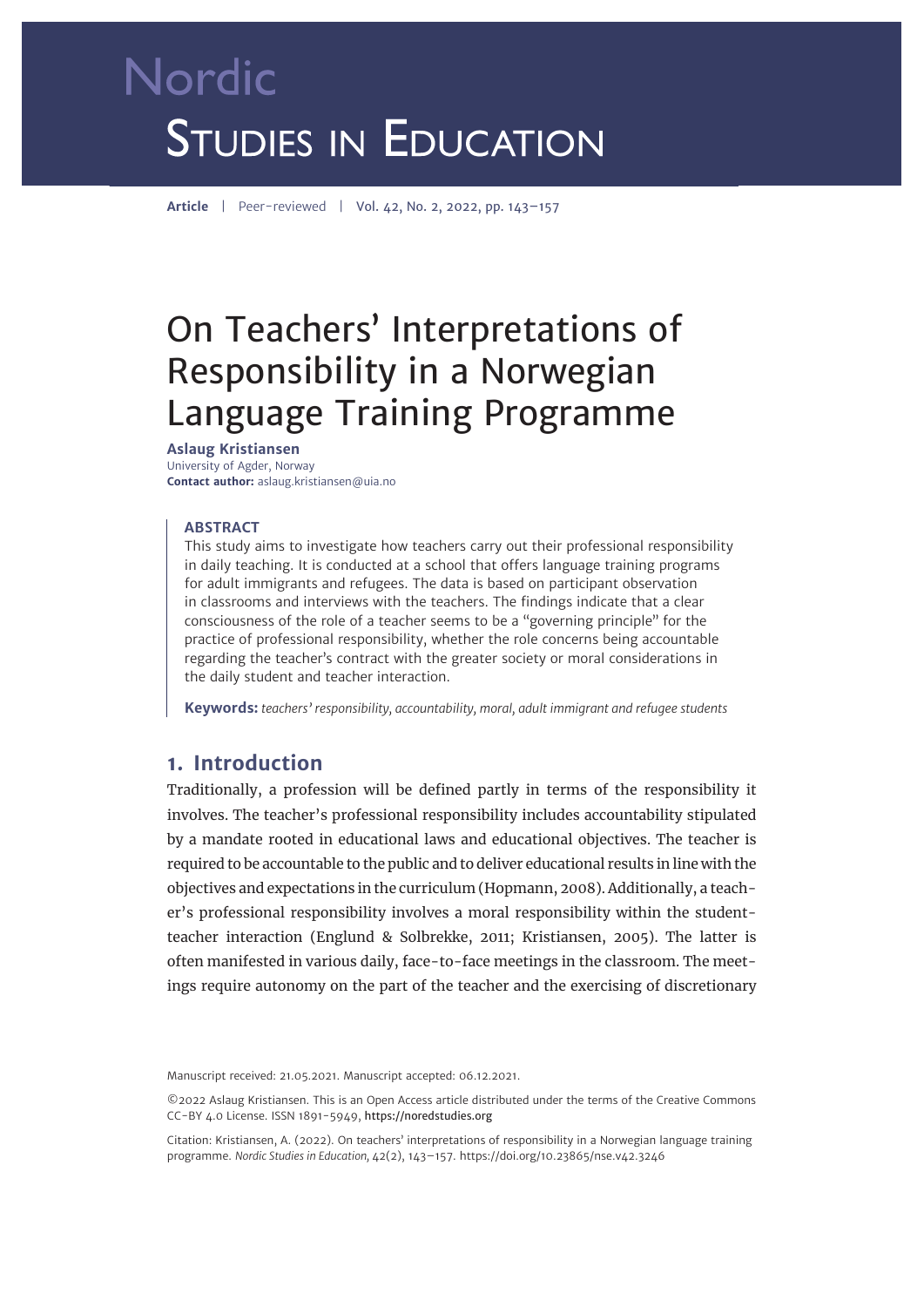judgment (Hjort et al., 2018). In this article I will explore two specific understandings of professional responsibility. First, the requirement to give an account of something to someone (Molander et al., 2012) and second, a challenge to be morally responsible and to respond to the various moral demands that arise in the daily interaction with the students (Buber, 1978; Løgstrup, 1971). The origin of the accountability requirements is politically motivated and often controlled by various bureaucratic standards, tests, and procedures (Grimen, 2008). While accountability is predefined and imposed, moral responsibility is guided by the profession's guidelines and the individual teacher's professional expertise and exercise of discretion (Colnerud, 2017; Grimen & Molander, 2008). To know what you are accountable for can give priority and direction to the work. For instance, a teacher could put considerable effort into producing the best student test results. However, teaching is not "… a technical machinery but an encounter between human beings" (Biesta, 2014, p. 23). In these daily encounters there are situations that call for moral considerations. Often, such considerations arise suddenly in the face-to-face interaction in the classroom and tend to disturb the planned order (Afdal et al., 2014). In a busy school day and with a diverse group of students, the teachers could feel a tension between being accountable for the purpose of the education and caring for the individual student's needs.

This study took place in a school where Norwegian language instruction was given to adult immigrants and refugee students from all over the world. The students vary in terms of age, former educational training, and stages of the learning process. They don't necessarily follow semesters from beginning to end but can start or finish at different times. A single classroom holds students who participated on either side in previous conflicts in their respective homelands. Now they are students in the same classroom with a common goal, namely, to learn Norwegian. Because this was a very international group of students, events that happened in remote geographic locations could affect the teaching and touch individual lives. A bombing attack in Somalia, for example, caused the death of a cousin of one of the students. Additionally, students with refugee backgrounds might carry traumatic experiences that could influence the learning process (Kjellberg, 2015; Thorud & Kolstad, 2006; Varvin, 2003). The school characteristics and the heterogeneity of the group of students call for educational flexibility (Hilt, 2016). In addition, many students are new in Norway and might have a small network, so the teacher becomes a vital person in students' lives (Guribye & Hidle, 2013). The school and the students' international connections and the diversity with respect to the age, previous education, cultural and religious background, and experiences might sharpen the teacher's awareness of their role and their practice of professional responsibility.

Several educational research studies underline the role of the teacher and the quality of their professional work in terms of improving the students' learning and creating a supportive classroom atmosphere (Cornelius-White, 2007; Hattie, 2009; Jackson et al., 1993; Jacobsen & Christiansen, 2003; Nordenbo et al., 2008). A positive student-teacher interaction plays a significant role in integrating students with an immigrant background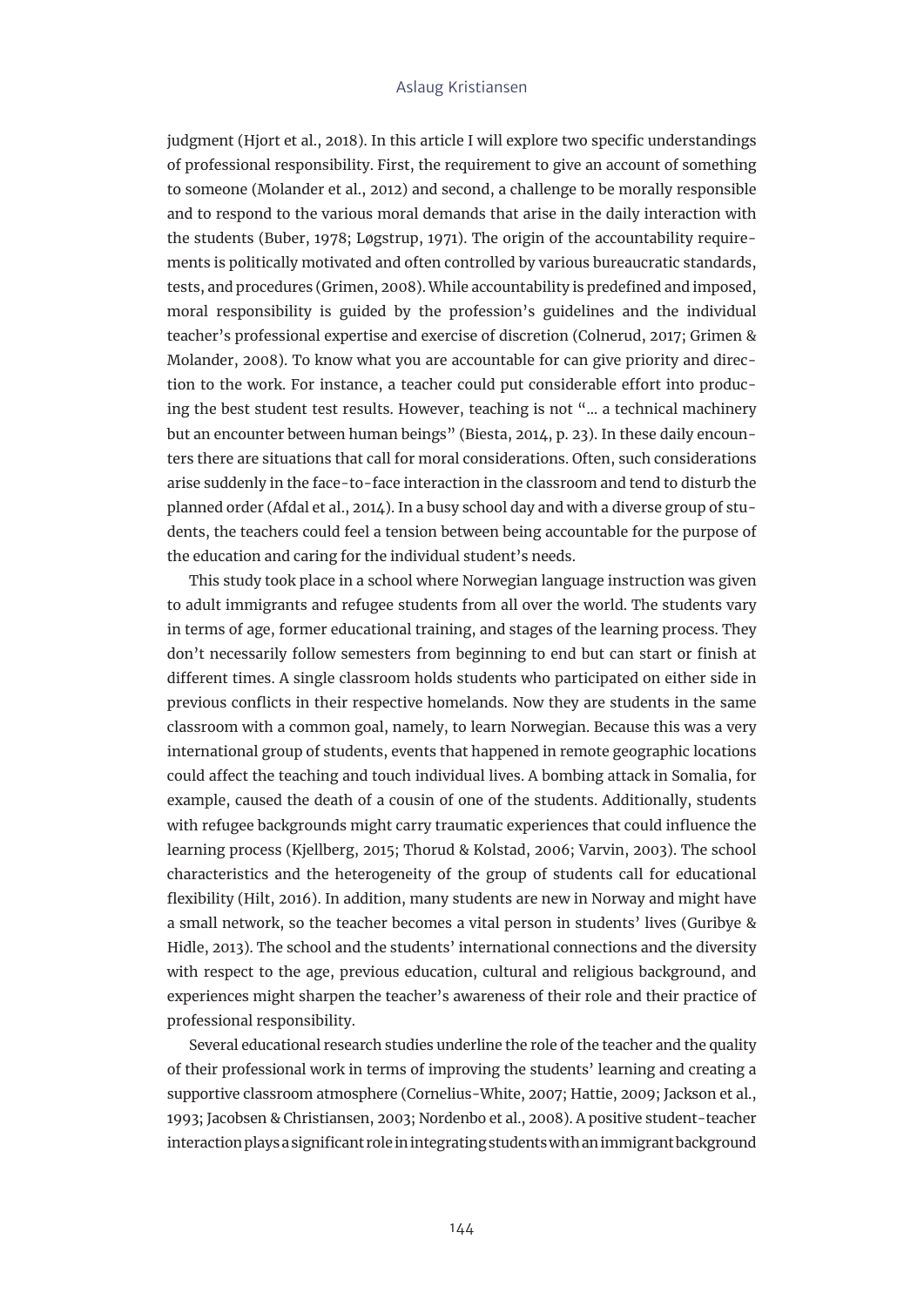(OECD, 2019). The teacher's vital role in teaching processes and for nurturing a positive learning environment. constitutes an interesting field of investigation with an eye to examining how the teachers perceive and practise their professional responsibility. In a study conducted in a school similar to the one in this study, Guribye and Hidle (2013) present the teacher's role as a helper and describe how during the day the teacher took part in various kinds of helping operations (Guribye & Hidle, 2013). The findings may indicate a correlation between the way in which the teacher exercises his or her professional responsibility and their perception of their teaching role. The research question for this study is: How do teachers understand their professional role and responsibility? How do they weigh various concerns in different challenging teaching situations?

In the following, there will be a presentation of the study's "theoretical optic", namely an interpretation of professional responsibility and the function of teaching.

# **2. Professional responsibility: To be accountable and morally responsible**

The term accountability is associated with various school reforms that took place in Norway after the 2000s (Dahl, 2016; St.meldn. nr. 030 (2003-2004)). The reforms entailed a new management rationale inspired by New Public Management and was part of an international trend (Hopmann, 2008; OECD, 2005). The intention was to improve the governing of the teaching professions' work by making it more efficient, transparent, more oriented toward goals and to assessment of the learning outcomes (Englund & Dyrdal Solbrekke, 2011; Evers & Kneyber, 2014).

The term accountability remains ambiguous and multifaceted with multiple meanings (Holloway et al., 2017). Molander, Grimen and Eriksen (2012) present accountability as a relation where someone who is "accountable" is delegated discretionary power and has an obligation to justify his or her conduct to someone who can demand justification and who is entitled to get an answer (Molander et al., 2012, p. 215). Teachers should be accountable to the public when it comes to the pupils' competencies, achievements, and learning outcomes. A consequence is a more bureaucratic control from above – from the government and the public. However, the teacher should also be loyal to the students. Dilemmas may arise between the requirements (Dahl, 2016, pp. 68-72; Smeby & Mausethagen, 2017).

The language teachers in the study are accountable for offering the students excellent language skills and knowledge of Norwegian culture and community life. According to the National Curriculum in Norwegian Language and Social Studies for Adult Immigrants (2012), the teaching should support the individual students' potentials and resources and enable them to participate in professional and community life. Some of these achievements can be tested against rather exact standards, while the measurement of other aims, such as the support of the individual student's potential, is much more challenging.

The understanding of moral responsibility is inspired by the thinking of the philosophers Knud E. Løgstrup and Martin Buber who underline the individual's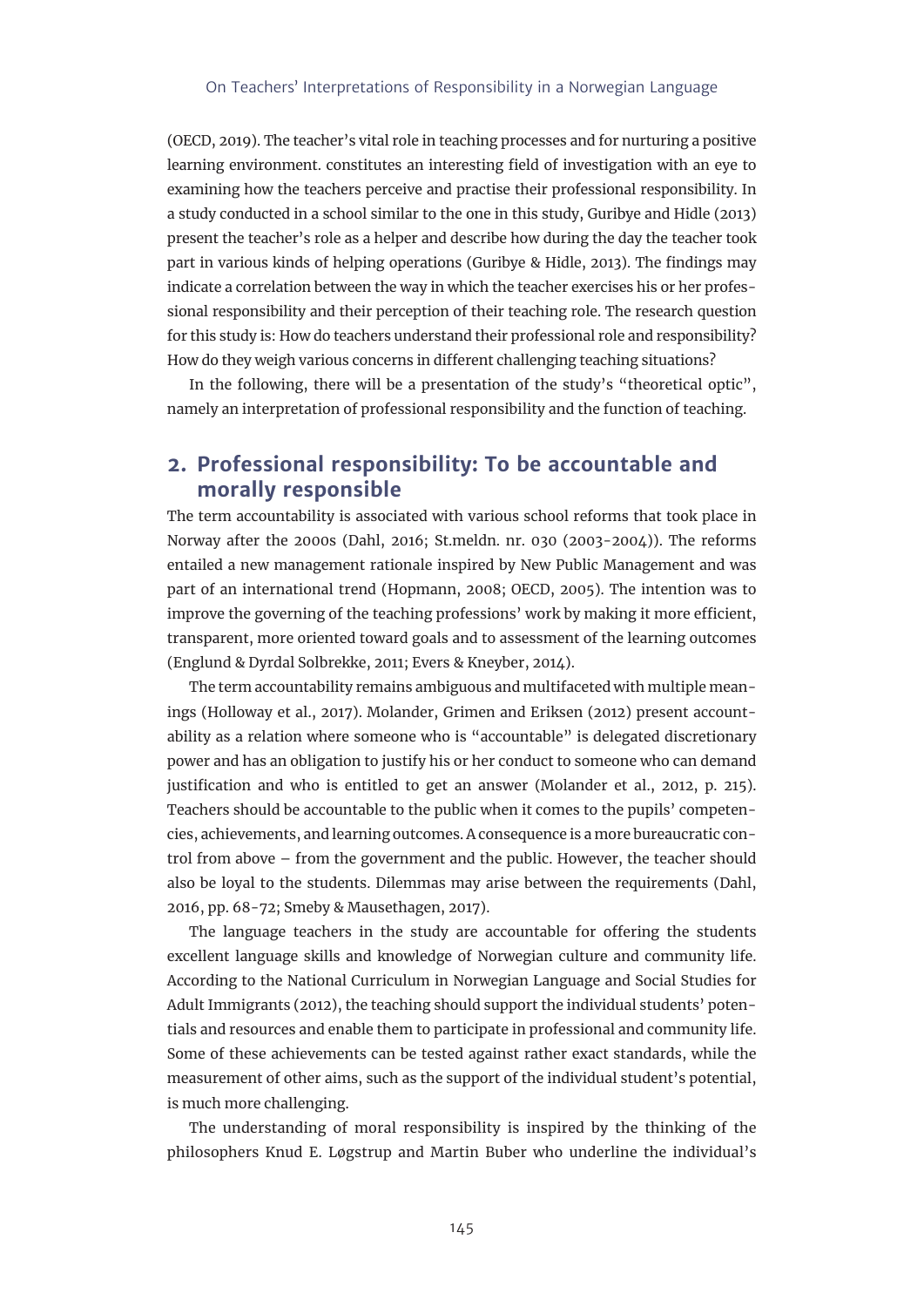freedom to respond and their capacity to be responsible. Through phenomenological analyses, Løgstrup (1971) describes ethical phenomena in interpersonal life such as trust, care, and sincerity. Human beings live in relationships of mutual dependence, which implies that every person bears some responsibility for the quality of another's life. The ethical demand to take care is "interwoven" into human existence, and moral demands are an integrated part of social life and of human existence (Løgstrup, 1976, p. 48; Løgstrup, 1971, p. 25). From a philosophical anthropological approach, Buber (1978) attributes responsibility to human responsiveness. An attentive person will enter a situation and respond to what is reaching out to him or her. "The idea of responsibility," he writes, "… is to be brought back … into the lived life". Responsibility is not an abstract principle; it is about responding. "Responding to what? To what happens to one, to what is seen, heard, and felt" (Buber, 1978, p. 16). Buber and Løgstrup, respectively, think that there is no formula for how to respond. In each situation the person must find out for themselves what is required (Løgstrup, 1971, p. 23). Buber writes that each situation is unique, and the reaction to what reaching out will entail, demands nothing of what is in the past: "It demands presence, responsibility: it demands you" (Buber, 1978, p. 114). The moral responsibility is not of a general character: it is situated in the present, the singular and the unique situation.

To summarize, Buber and Løgstrup's description of moral responsibility directs the attention to the daily student and teacher interaction. A situation may suddenly arise that calls for a response. There is no formula for how to respond, but the teacher bears some responsibility for the quality of life of the other. Similarly, the teachers are bound by accountability requirements such as to equip students with the qualifications required to pass their final exams. In their daily work, the teachers need to negotiate between various considerations and responsibilities.

In the following, the teachers' negotiation of the various considerations will be elaborated upon in further detail, with reference to how teaching can be understood and organized.

# **3. Professional responsibility and the function of teaching**

In his book *Good Education in an Age of Measurement* (2010), Biesta suggests three different but overlapping and intertwined functions of education: qualification, socialization, and subjectification (Biesta, 2010, p. 26). The first is the function of qualification, which involves providing the students with the knowledge, skills, and understanding needed for the world of work, and skills required for citizenship (Biesta, 2010, p. 20). For students in this study, it is about achieving sufficient qualification to enable them to succeed in the Norwegian society. The teachers are to provide qualifications in oral pronunciation, reading, writing, and listening to and interpreting messages. For the students, the curriculum requirements serve as a quality assurance that they will receive the instruction to which they are entitled.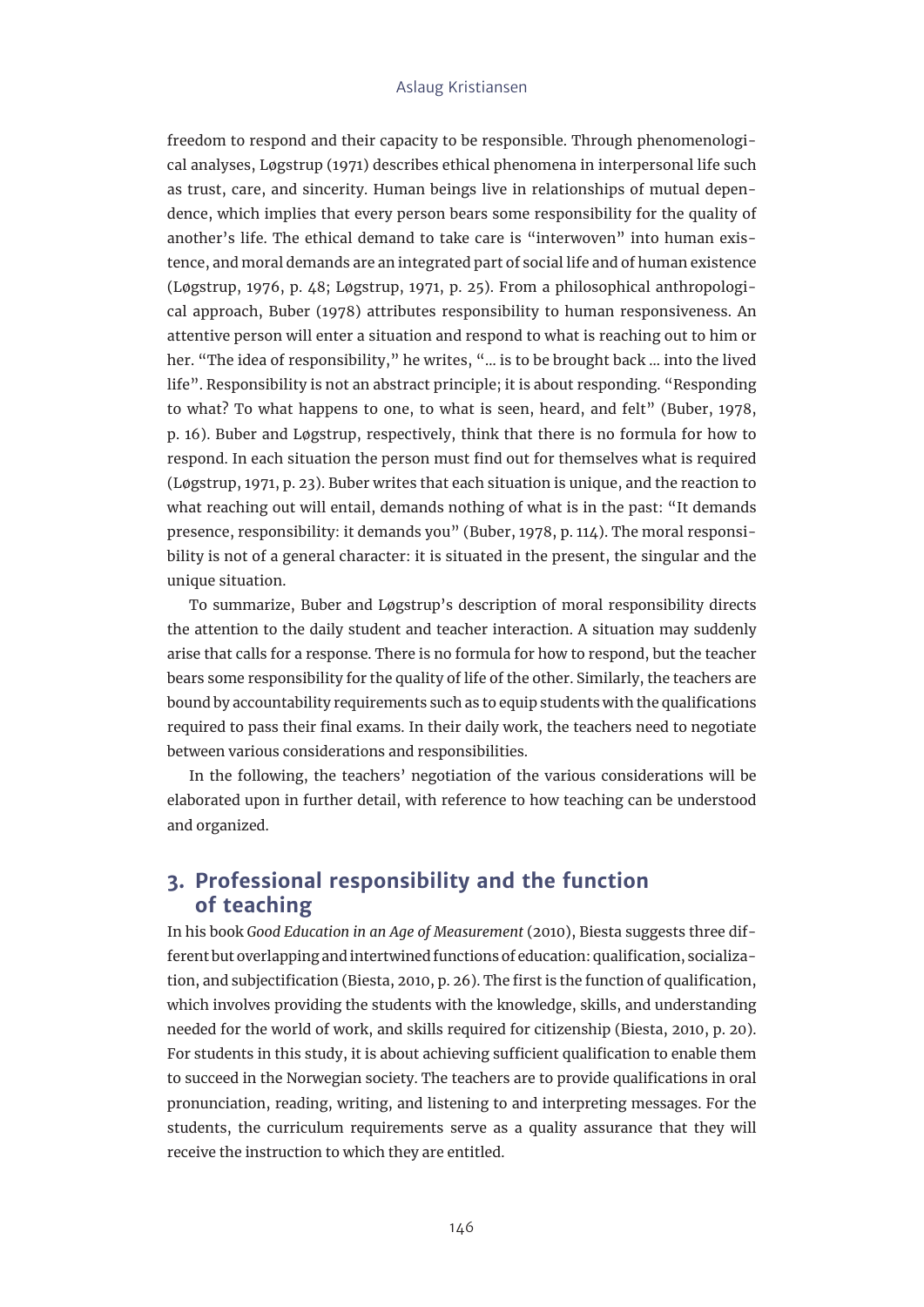#### On Teachers' Interpretations of Responsibility in a Norwegian Language

The second primary function of education is socialization. According to Biesta (2010) the socialization function has to do with the many ways in which, through education we "… become part of particular social, cultural, and political 'orders'" (Biesta, 2010, p. 20). The socialization process could be explicit by inviting students on various excursions to parks, museums, and institutions. Additionally, there is a hidden curriculum in what happens "between the lines," where education has an implicitly socializing effect. This is expressed, for example, through the way the teaching is organized or how the teachers communicate with the students.

The third function, in contrast to the second, is not about the insertion of "newcomers" into existing orders; it is a process of subjectification. The subjectification process allows the students to become autonomous and independent in their thinking and acting (Biesta, 2010, p. 21). It is a challenge in the educational setting to provide enough space for students to cultivate and develop their humanity and resources (cf. Biesta, 2006, pp. 2, 143–144; Biesta, 2010, p.21).

The teacher's accountability role appears to be most prominent in the first teaching function and partly in the second. However, since teaching is often an interpersonal activity, moral dilemmas and considerations will be involved in all the functions. For instance, a teaching sequence in which the teacher checks the students' language skills could suddenly take a new turn and call for the teacher's moral considerations based on what happens there and then.

#### 3.1 The atmosphere in a classroom

Originally, this theme was neither on the theory nor the research agenda, but it emerged in collection and interpretation of the data. The participatory observation contributed to an awareness of several details in the classroom which could not be directly linked to the exercise of the three teaching functions, such as teaching organization, manifestation of various structures, student and teacher interactions, or how the teacher moved in the classroom. The various manifestations created what I will describe as an atmosphere that surrounded and framed the teaching activities and vice versa. The term "atmosphere" is partly inspired by Olson and Moss (1980), who propose a link between interpersonal processes and individual motivation. Any learning atmosphere will be enhanced to the extent that motivational (individual) and interactional (interpersonal) processes are linked. Positive cognitive and affective individual motivation linked to positive interpersonal interaction lead to learning (Olson & Moss, 1980, p. 391). In this context, it is supposed that the term atmosphere should also include organizational aspects. Nevertheless, the interpersonal interaction appears decisive when it comes to creating a supportive learning atmosphere.

# **4. Research approach**

The research approach employed in the study is participatory observation in the classroom and interviews with the teachers. Participatory observation is considered relevant with respect to improving the researcher's awareness and sensitivity to the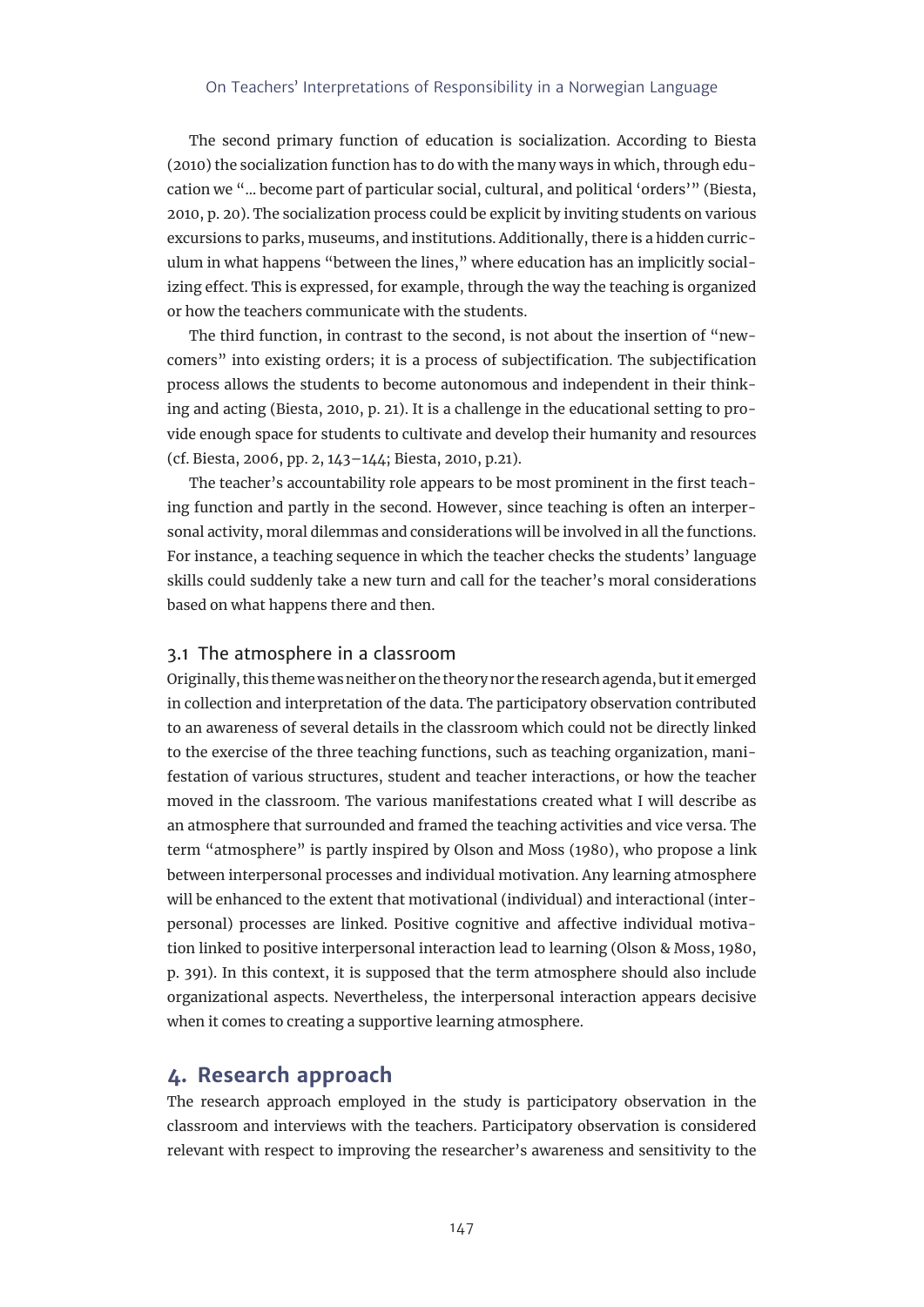cultural context and the teachers' work (Kvale & Brinkmann, 2009). Further, the field notes from the observation could reveal questions and situations relevant to the research themes, which could be followed up and elaborated upon in the interviews with the teachers (Fangen, 2010).

The first contact was an email to the principal. He forwarded the request to the teaching staff and three teachers volunteered to take part in the study. They were all teachers in the two most advanced language classes. One of the classes had two teachers since the students had work training as part of their programme. The three teachers consented to be interviewed and accepted that participatory observation could take place in the two classes for which they were responsible.

In the processing of the project, various ethical considerations are considered in line with the recommendations of the Norwegian Data Protective Services. Data that could serve as identifiers have been anonymized and the voices on the audio recording have been erased. Data has been stored safely during the processing of the project. The field notes are treated as confidential. In the following presentation the three teachers have been assigned fictive names – Nora, Nina, and Kari. Nina and Kari are the two teachers who are working together. They all have specific qualifications in the field and several years of experience.

The collected data consist of field notes from three-week periods and transcribed interviews with the three teachers responsible for the daily language training programme in the two classes. The participatory observation began with the researcher sitting on a chair in the back of the two classrooms to examine the lived life of teachers and students during an ordinary school day. Each class consisted of roughly 20–25 students, aged between 25 and 40 years. The students quickly invited the researcher to take part in various group work and exercises. When using participant observation as a method, there is a dilemma regarding the appropriate level and type of involvement (Fangen, 2010). In this study the invitation from the students was regarded as a kind gesture and an opportunity to reflect and to deepen the understanding of what was going on in the classroom.

The field notes contained detailed descriptions of various daily events and practices and this broad information base played a fundamental role and forms the basis of the description of the atmosphere in the classroom. The process of interpreting field notes was conducted using an abductive process. The analytical work entailed movement between the distance that the theory of the project offered and the reading and rereading of the field notes (Alvesson & Sköldberg, 2018). Through this interplay some themes of relevance to the research question were selected. The themes were broadly formulated, which could permit further elaboration in the interviews. The following five themes formed the starting point for the interviews: the school's uniqueness and particular challenges, the organization of the school day, teaching methods and teaching content, teacher and student relationship, and reflections on teacher role and teaching philosophy. In addition, some relevant situations from the field notes were presented for further reflection in the interviews. The interviews were semi-structured.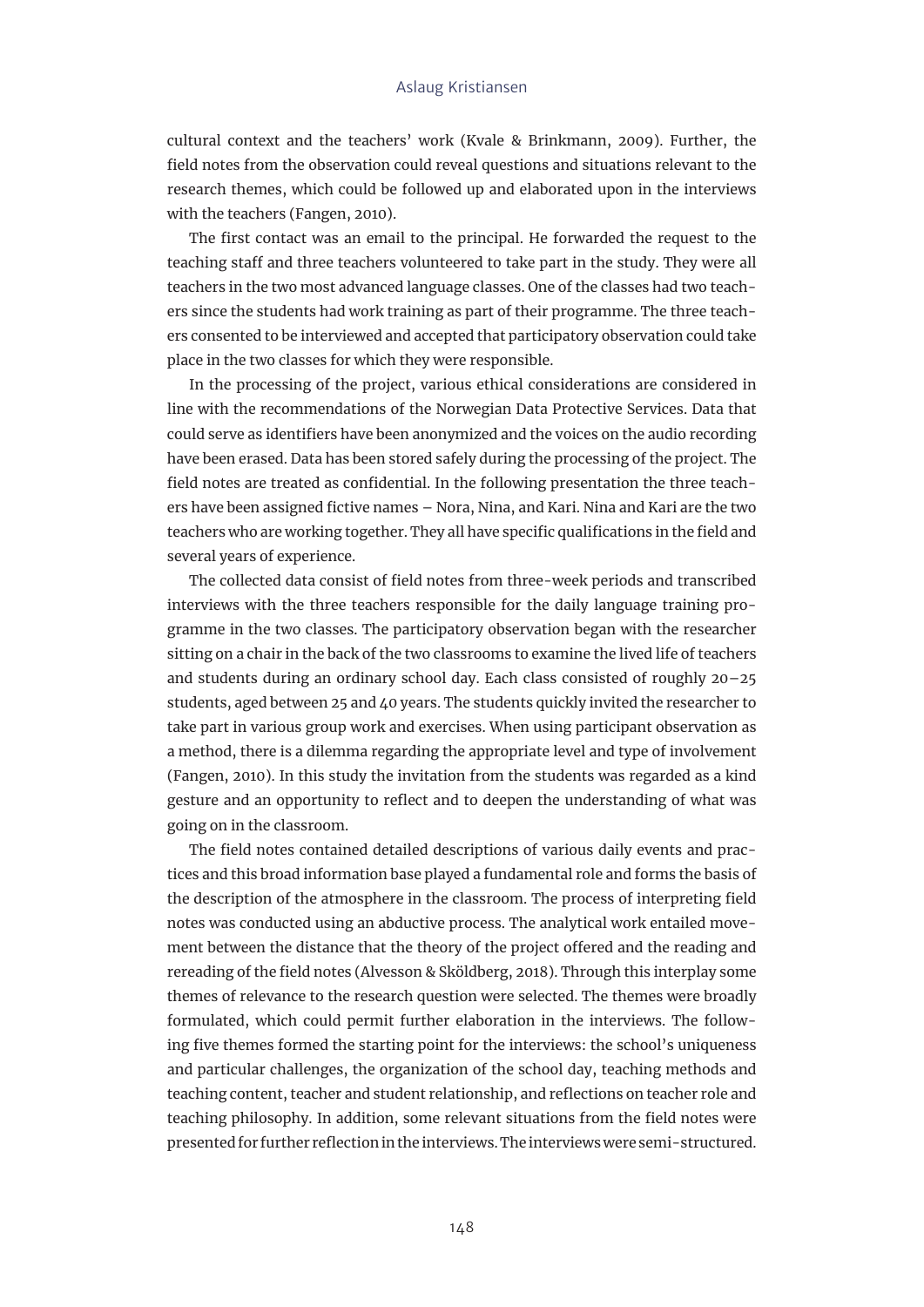Therefore, it was possible to repeat and elaborate on questions that were not immediately understood (Kvale & Brinkmann, 2009; Ryen, 2002). As such, the conversation went back and forth to provide as much clarity as possible. Each interview lasted about 45 minutes and was taped and transcribed. To strengthen the credibility of the project, the respondents read through the transcripts looking for misunderstandings and misconceptions. No comments were received afterwards.

In the interpretation of the transcripts, an important tool in the analytical process was Biesta's description of the three functions of teaching. The functions help to organize the material and to interpret various practices of responsibility in relation to teaching. As above, the analytical process was abductive. The researcher moves forward between theory and empirical data. The transcripts are read and reread in light of the theory of the two forms of professional responsibility and Biesta's description of teaching.

Overall, participatory observation together with the interviews provided rich empirical materials. The many observations, particularly of interactions and motivation, indicate what could be described as an atmosphere. This interpretation is based on how the teachers were acting, moving, and interacting with the students and how the students responded to this. However, the idea of "atmosphere" goes beyond the individual activity and constitutes a sense of the framing of the various activities.

# **5. Findings and discussion**

The presentation of the research results is based on both the data from the observations and the interviews. The following section is an attempt to present the atmosphere in the two classrooms.

#### 5.1 The atmosphere in the classrooms

The observation data shows that teachers take a leading role in both classes. They are the unifying focus of the students' attention. The methods employed by the teacherled community shift frequently to provide the students with experiences of the various skills required for the examination. This active environment seemed to be supported by the teacher's physical movement around the classroom, helping and guiding the individual students. The movement fulfils various functions; it helps to make the teacher available and maintains the students' attention. Besides this, each student gets an opportunity to ask questions. "The interaction with the student," Nina says, "gives us energy." It is reasonable to believe that this positive teacher experience could motivate the students to continue learning (Olson & Moss, 1989).

The observational data show various sorts of structuring "mechanisms", such as week plans, day plans, homework, and textbooks. Kari and Nina stress the importance of structure. Kari says:

Many of our students have a very chaotic everyday life. Small tasks, like finding the right book, can, for some, be a challenge. As teachers, we can provide a clear structure and thereby help liberate the students' energy so they can concentrate on their learning.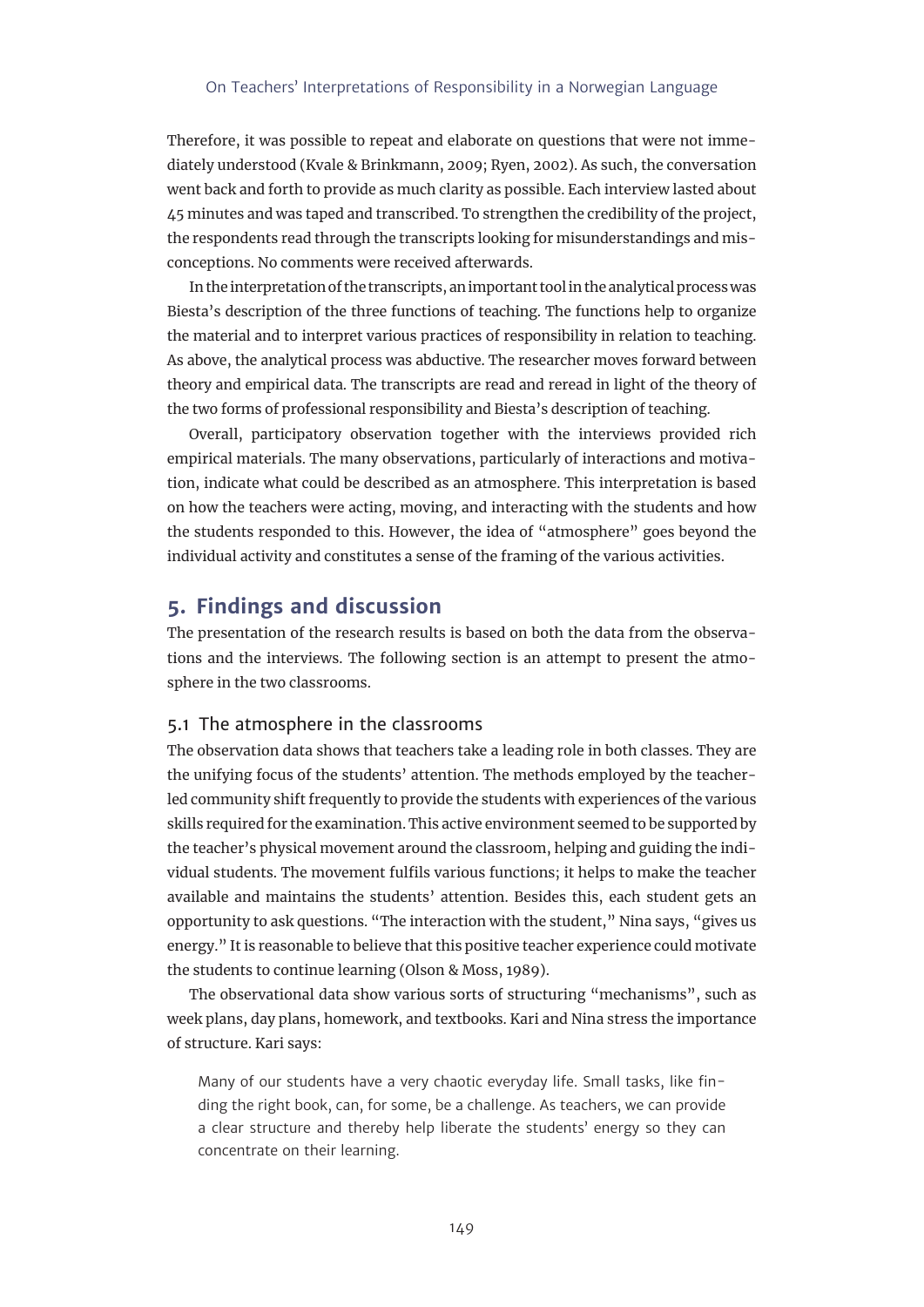Another structuring mechanism that occurs more indirectly is the definitions of roles. Instead of being a soldier, Buddhist monk, refugee, migrant worker, Christian, Muslim, etc., in the classroom they share a collective identity as students. This metaidentity can help establish a different self-perception, which can make the teaching experience less turbulent. When asked to what extent previous conflicts surface in class, Nora answers that this can vary from one class to the next, but in general terms, she explains:

In my experience, most of the students consciously put this aside. Most of them do not want to bring this into the classroom …. However, when it comes to participating in a group together, I feel that the vast majority see each other as people.

Accepting the student role contributes positively to the learning drive in the classroom.

The intention to make the school day a well-planned and well-organized experience can easily be disturbed by unexpected events that the teacher must tackle as they occur. An example of such an event happened one morning when Nora entered the classroom to find that the curtains were closed, and the desks had been arranged in a long line. On the desks were soda, candles, and two large cream cakes. One of the students had received permanent residence in Norway, and his classmates wished to celebrate. For such a happy event, Nora thought there ought to be a tablecloth to cover the desks and ran back to her office to fetch one. Her immediate response and care contributed to enhancing the joy and positive atmosphere (Buber, 1978; Løgstrup, 1976). There was singing and conversation, but after a while, Nora began to teach Norwegian by using the words connected to the various activities involved in having a party. This shift to more typical educational proceedings seemed to be well received by the students.

The observational data, as well as the interviews with teachers, indicate an awareness of the classroom as a place of learning and the teacher's responsibility for achieving this. This awareness influenced many of the teachers' choices. Nevertheless, this focus did not prevent Nora from responding with care when the surprising event occurred.

The teacher's moral responsibility is expressed by Nora. She says that she is very concerned about building a trusting environment in the class and she continues:

I emphasize cultivating an atmosphere of trust in the classroom … Being a teacher at this school involves both being a professional teacher and a leader in the class. To nurture trust and build relationships is fundamental. These are things that one must cultivate or build up every day. As a teacher, I, too, need to develop my trust in the students. It's a mutual process … In a way, I think it is a fundamental value to meet the student with respect and recognition.

Nora leads her group of students not only from the standpoint of implementing the curriculum, but by nurturing good relationships in the classroom. In the interview,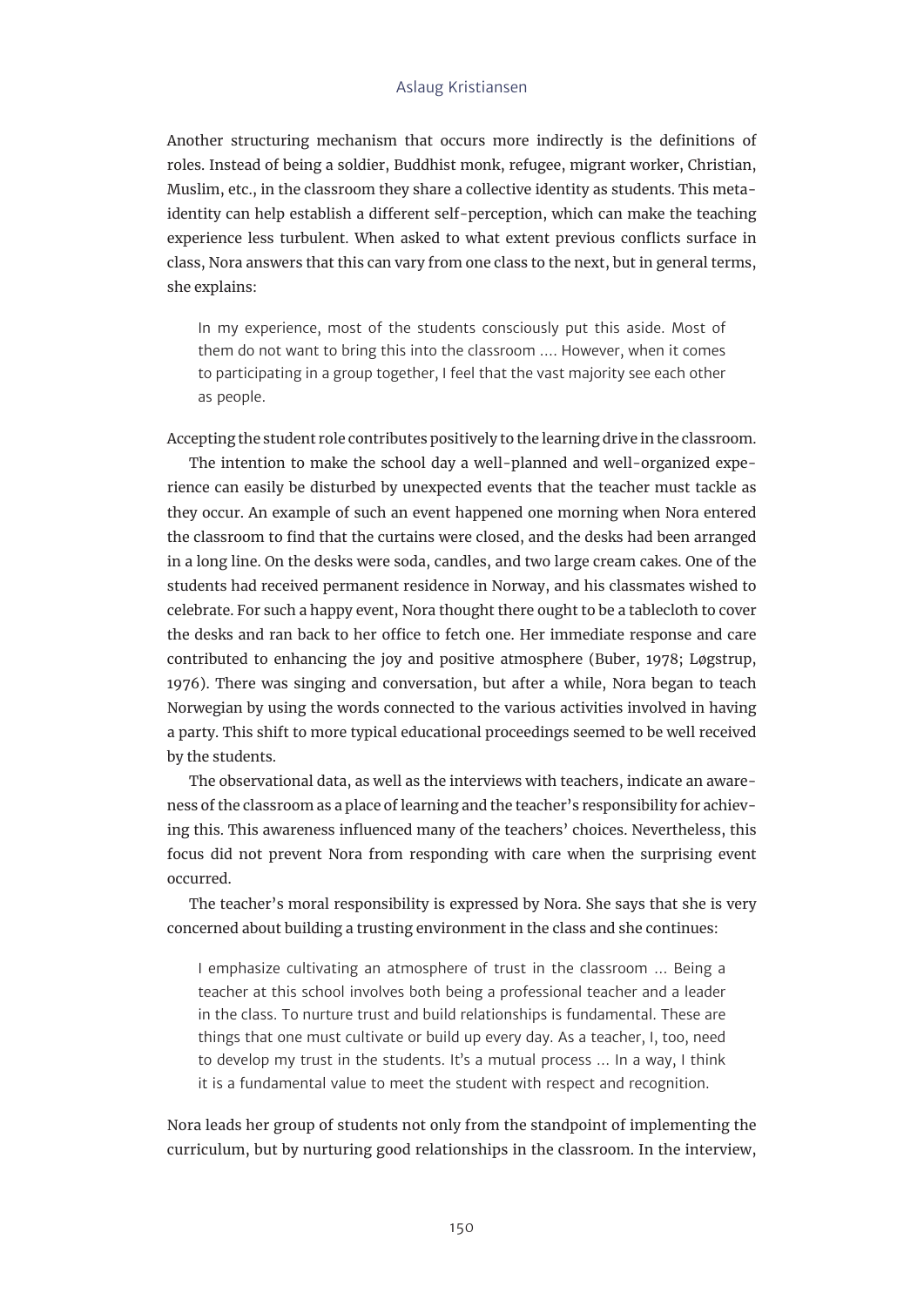Nora does not express that there is a tension between teaching in preparation for the final test and nurturing trusting relationships. What she underlines is the importance of flexibility. Situations do arise where she wants to change the scheduled program, if something that occurs fits better, or if the students need more time to accomplish a task. She values these spaces of freedom which make it possible for her to practise her professional discretionary capacities and contribute to making the job enjoyable.

Several factors can collectively contribute to creating a supportive learning atmosphere: The effort to create a trusting learning community, the desire to establish a safe and well-structured learning environment, a student-teacher interaction that gives energy, the importance of flexibility and teacher autonomy, the ability to care and share the joy with students when a happy event occurs. The emphasis on structure varies slightly between the teachers in the two classes. However, common to all three is that they are apparent leaders in the eyes of the students. The classroom observations do not give reason to doubt that the students like this somewhat strict teaching regime. They listen to the instructions, and most of them start solving the appropriate tasks relatively quickly. When divided into groups, it is popular to be in the same group as the most accomplished students. As a result, it is not surprising that the qualification function of the teaching process is the most prominent in the classroom, and the function is supported by the teachers, as well as the students.

In the following, we will discuss how professional responsibility and accountability may play out in the three functions of education.

### 5.2 The functions of education and the question of moral responsibility and accountability

The first function to be presented and discussed is the qualification function. Biesta (2010) thinks this is the major function of organized education and constitutes an important rationale in support of state-funded education (Biesta, 2010, p. 20).

#### *5.2.1 The qualification function of education: accountable teachers and students willing to learn*

The qualification function of education can most clearly be related to the exercise of accountability such as to provide students with good language qualification and with various forms of knowledge needed for citizenship (Biesta, 2010, p. 20). The findings from the participatory observations show that in some situations the teacher could justify the contents by referring to the requirements of the test and the students seemed to accept the justification. Nevertheless, according to Løgstrup (1971) all communication is interwoven with a tacit and ethical demand to take care of the other person's life (Løgstrup, 1971). If so, the demand will apply in situations when accountability is the most obvious professional responsibility. The realization and manifestation of this requirement could go hand in hand with preparing the student for the test. However, unexpected situations arise and call for a particular moral response. If the teachers have their eyes too strongly fixed on the final tests moral challenges could be overlooked or given less priority.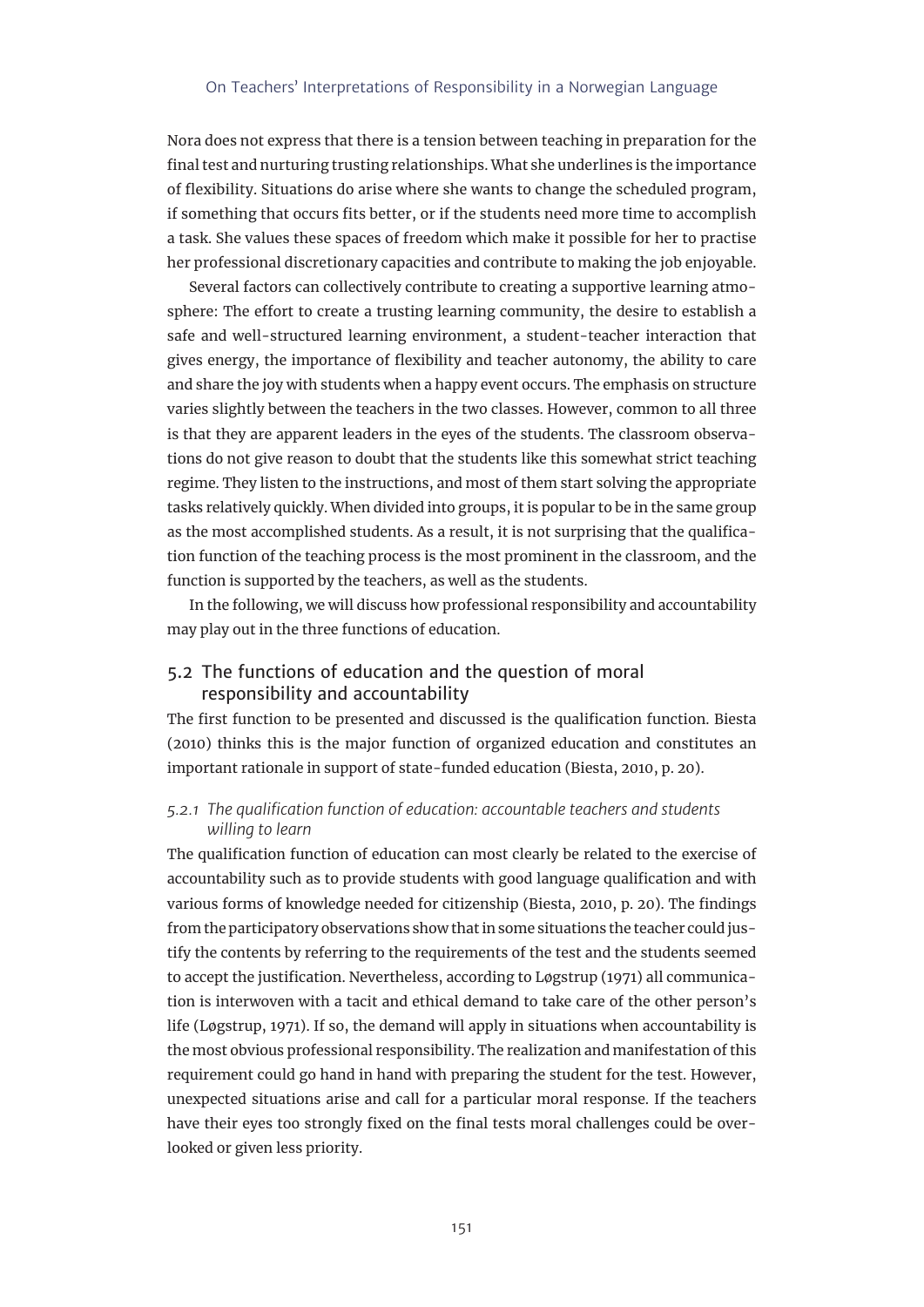#### *5.2.2 The socialization function of education: accountability, professional responsibility, and loss of trust*

According to Biesta (2010) the socialization function has to do with how we become part of particular social, cultural, and political "orders" (Biesta, 2010, p. 20). The following story from the interview with Kari and Nina might reveal a problem related to the socialization function. A student wished to pray during school hours and at the day-care centre where she received work training. In the student's opinion, this should be respected. At the school, the teachers tried to explain the potential challenges this might create for the day-care centre. During the interview, Nina reiterated her responses to the student regarding this issue:

You would like to pray during the breaks and at the day-care centre; ok, you can ask about that. However, I will now tell you what your boss will think about it. And I am telling you this because I respect you and because I want you to get a job afterward.

The teacher's arguments are based on both what she assumes to be the day-care centre's perspective and the programme's general objective. Nina responds to the situation at hand and remains in the situation even though it is uncomfortable. Nina's conduct is a combination of showing accountability and exercising moral responsibility. She refers to the education's objective while exercising her accountability as a teacher by highlighting the various potential implications of the student's wishes, based on her assessment. She exercises her professional discretion based on her professional knowledge, experiences and understanding of the situation (Grimen & Molander, 2008). The use of discretion and educational objectives seem to go hand in hand and thus reinforce each other.

During the interview, Nina and Kari reflect on the past year's teaching experiences based on trust. They share the opinion that when it comes to Norwegian language and grammar, the students trust them as teachers. However, when it comes to gender equality and understanding of society, Kari is unsure about whether they trust them as much. Other authorities are actively involved in matters of values and lifestyle such as a father, the family in the respective students' home countries, or the local imam. According to the teachers, some students' trust in the teachers is limited to the teaching's qualification function.

In the example, Nina appeared both accountable and morally responsible. Due to the lack of trust, explanations and arguments had little validity, even though the teacher referred to the education's objective in her argumentation. Loss of trust makes it difficult for the parties to listen to each other's reasoning and tune in to what is said.

#### *5.2.3 The subjectification function of education*

Subjectification is associated with an aspect of action – an opportunity for the student as a unique "being" to become involved and thus reveal himself as a person and agent (Biesta, 2006, pp. 149-150). Subjectification often arises in unplanned situations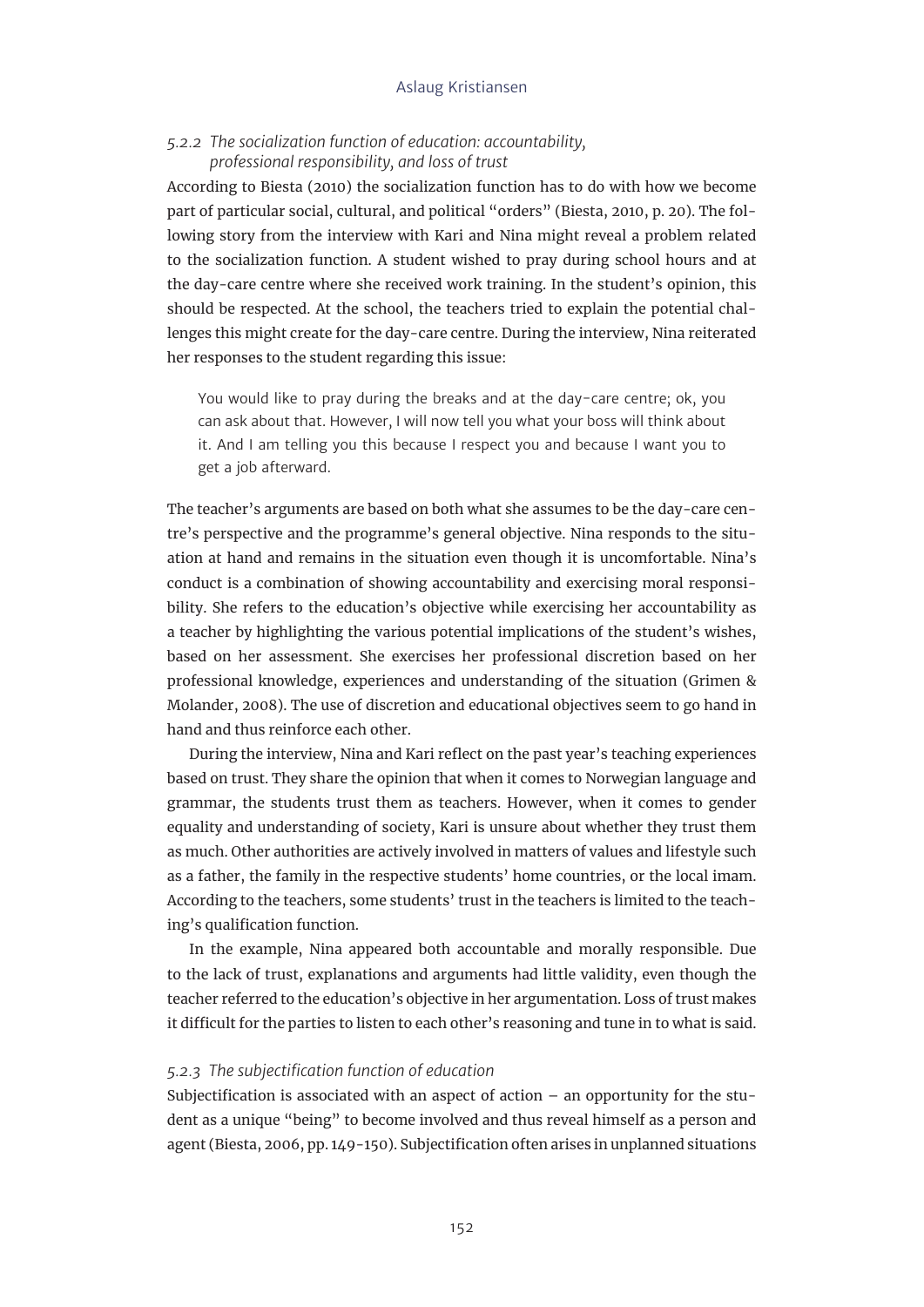#### On Teachers' Interpretations of Responsibility in a Norwegian Language

where the individual student is given space to act and receives a response, often from the teacher (Buber, 1985).

In this particular school, tragedies happen suddenly such as a terror attack in one of the students' homeland resulting in the death of a family member. Everyday life in school holds a seriousness that the teachers must come to terms with. A relatively strict teaching structure helps to keep things together. Teachers who hear these individual stories must be able to bear their weight and possess values that make it possible to handle their impact. A particular support system has been put in place at this school, involving individuals with expertise within the field. This support system enables the teachers to guide the students moving forward, all the while still feeling the weight of the responsibility.

In general, Nina says, a teacher would know a great deal about the private life of many of the students. She continues:

A teacher may hear numerous stories. If you are somewhat open and listen, you can feel the weight of responsibility … and this can become very hard … Through working here, I have become aware of the need to set boundaries for myself … I am a teacher. It is crucial to be aware of this, both when it comes to the person concerned (the student), out of respect for him or her, and to protect myself!

Nina and Kari think that the ability to set boundaries is something the teachers must be trained in. They are teachers, not psychologists. Kari says:

My job is to be the best possible teacher for them. If they bring too much of their private lives into the classroom, it affects everyone.

All three teachers mention in their interview that their job is to be the best possible teacher. When the teacher is practising professional responsibility, she balances between the care of the individual student and the concern for the whole class. There is a moral dilemma here, according to Nina. For instance, a student's lack of money for food. It would not be a big deal for her to give the student NOK 200. She continues:

But I cannot do it, because I am the teacher, and what would the other students think? 'She helps only her'.

The teachers describe a moral dilemma between the exclusive encounter with one person and the need to consider the group. The exclusivity is interrupted by the arrival of a third party – in this case the whole group of students. Holding on to the exclusivity would constitute an injustice to the others. In general, when a third party arrives, the question of justice arises. The movement from compassion to justice limits the priority of the one (Aasland, 2009). The teachers are feeling the "weight of responsibility" between, on the one hand, being responsible "enough", and on the other, being aware of the individual demands and all the potential challenges in the student group.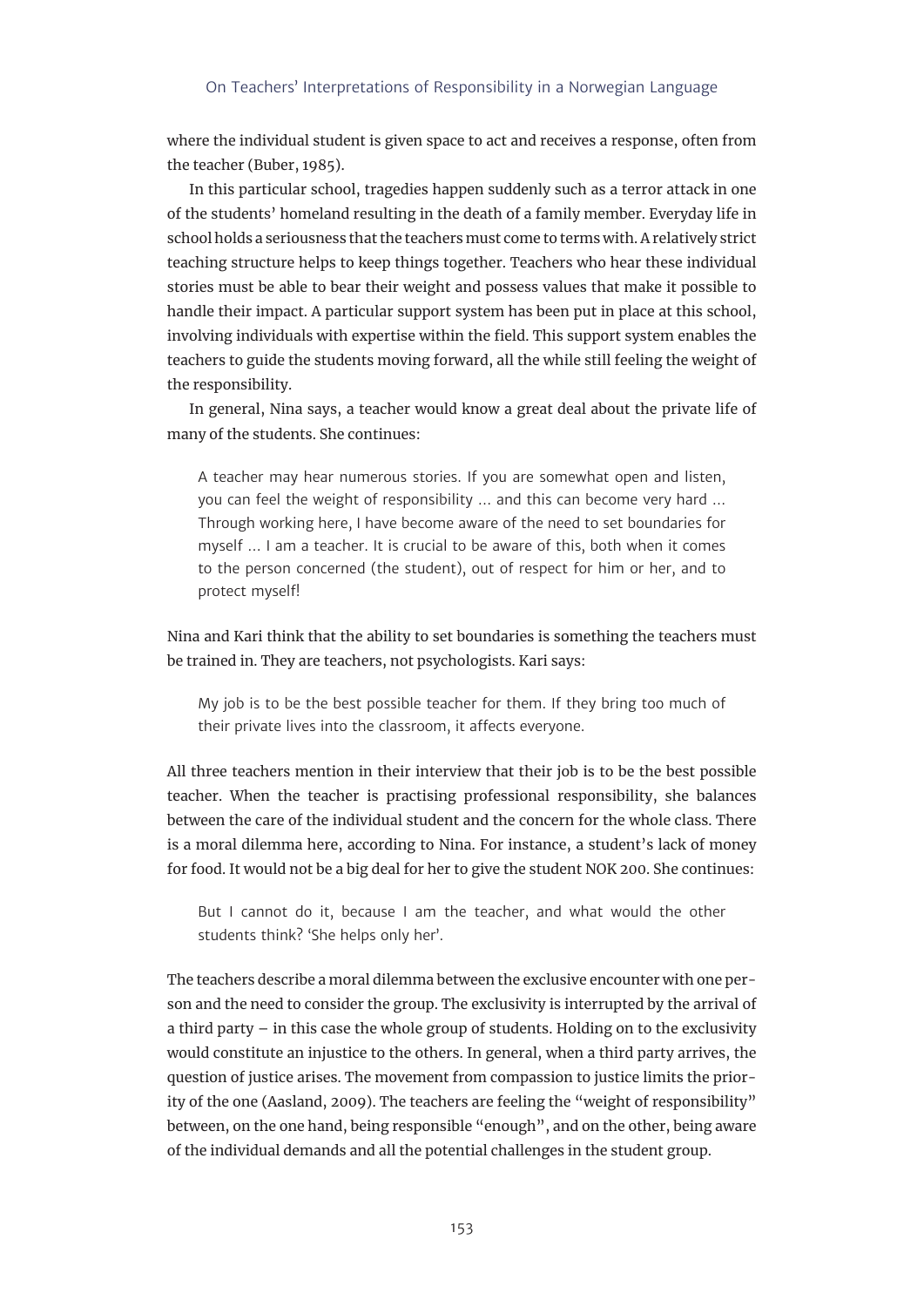The exercise of moral responsibility becomes particularly evident to a person who is in need. However, it may be questioned whether this example connects to what Biesta calls the subjectification function of education. This function is about becoming autonomous and independent in thinking and acting (Biesta, 2010, p. 21). On the one hand, the student who wanted to pray could better demonstrate a subjectification process than a student in need. On the other hand, receiving help in a difficult situation could provide support and reassurance. In a long-term perspective, it could allow the student to better concentrate on the teaching.

# **6. Being the best possible teacher: Some concluding remarks**

This article investigates how the teacher's professional responsibility, in the form of both accountability and moral responsibility, could be expressed in the teachers' teaching methods in a challenging school context. Inspired by Gert Biesta, the functions of teaching are presented as qualification, socialization, and subjectification.

In the data material, no findings indicate that the teachers perceive their professionalism and discretion as threatened by an imposed and rigid accountability system. Instead, the impression is that they almost use this to draw boundaries around their mandate and moral responsibility, which also leads to a clear and conscious teacher role. However, in the interviews, they emphasise the importance of having a space for flexibility and improvisation in their everyday pedagogical practice. This could imply that when it comes to their moral responsibility, the teachers perceive enough space to exercise this responsibility and make discretionary decisions.

A dominant qualification-oriented focus in everyday teaching proved to have somewhat unexpected implications. The collective "student role identity" among the students can prevent friction and conflicts in the group now that they are working together toward the same goal. Identifying a role has positive ripple effects in the learning environment and may indirectly support the teaching process's qualification function.

It is also apparent that trust and lack of trust play a decisive role in teaching. Nina and Kari assumed that the students' trust was limited to the teachers' role as qualification agents, not as authorities on religion and values. In the previous example, even though Nina persists in her responsibility as a teacher and refers to the aims of the education, this has little impact. A further socialization process might come to a halt due to an undermining of trust through the conflict that arose.

The student who wants to practise her religion at the day-care centre could demonstrate the subjectification function of teaching although the action could be dictated by authorities such as the imam and the parents. Nina shows moral responsibility in her response as she accepts the student's right to do so while giving reasons for why this can be challenging. The teacher reminds the student that she is a subject by appealing to her freedom and taking a stand.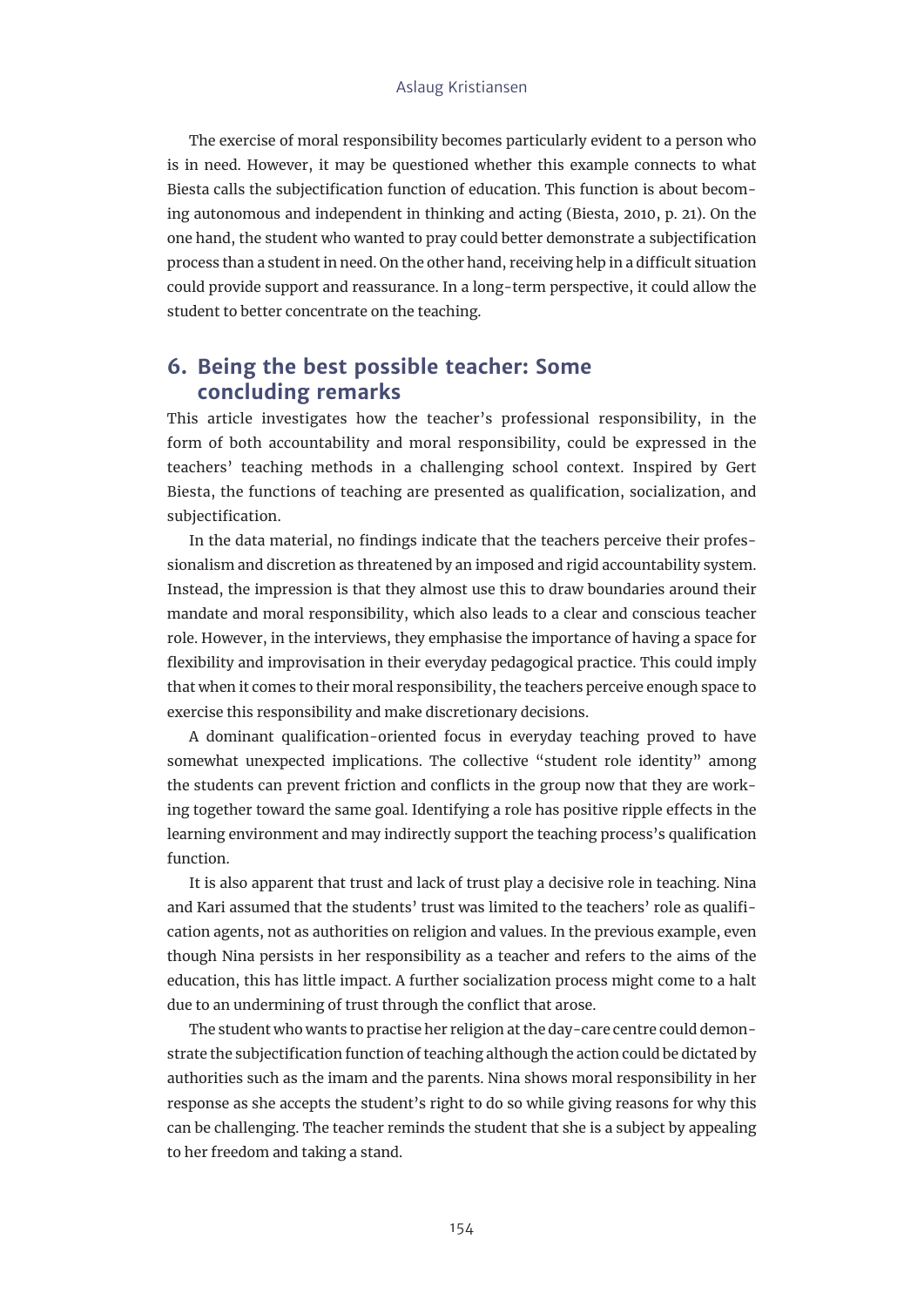In a particular way, the meeting with the individual student seems to activate teachers' moral responsibility. The teachers share a student's joy or pain, but they continue to act "teacher-like" and behave in accordance with teacher-assigned responsibility and what characterizes an "educational space". There is a potential for the teachers to move out of the role, but they responded within the purview of responsibilities that they believed the teacher assignment provided. Implicitly, their way of responding also defined the other person in a student role and contributed to him or her being "held accountable" in this role. It is also within the "educational space" that a conditional trust can prevail.

Not surprisingly, the teachers often feel a weight of moral responsibility that could go beyond their teaching-related accountability. The encounters with individual students and listening and responding to their stories will challenge the teachers, not only as teachers but as fellow human beings. What characterizes the teachers in the study is that they tried to help, but the help took place within an educational context. However, the demarcation of a teacher role and an educational context is not written in stone and is open to interpretation.

The review of the data and the discussions based on the data indicate that the three teachers' interpretations of their responsibility are governed by a conscious teacher identity and a clear understanding of the task. A "best possible teacher" is attentive to each student's situation but in a "teacher kind of way". A clear consciousness of the role seems to appear as a "governing principle" for the entire practice of responsibility; it is about being accountable or practicing professional considerations in the daily student and teacher interaction. A condition for being "the best possible teacher" is a space that allows for flexibility and deliberation when it comes to addressing and balancing various professional moral considerations.

#### **REFERENCES**

Aasland, D. (2009). *Ethics and economy. After Levinas*. MayFly Books.

- Afdal, G., Røthing, Å. & Schjetne, E. (2014). *Empirisk etikk I pedagogiske praksiser.* Cappelen Damm Akademisk.
- Alvesson, M. & Sköldberg, K. (2018). *Reflexive methodology. New vistas for qualitative research*. Sage Publications.
- Biesta, G. (2006). *Beyond learning: Democratic education for a human future*. Paradigm Publishers.
- Biesta, G. (2010). *Good education in an age of measurement: Ethics, politics, democracy*. Paradigm Publisher.
- Biesta, G. (2014). *Utdanningens vidunderlige risiko*. Fagbokforlaget.
- Biesta, G. (2019). What kind of society does school need? Redefining the democratic work of education in impatient times. *Studies in Philosophy of Education*, *36*, 63–79.
- Buber, M. (1978). *Between man and man*. Collier Books, Macmillan Publishing Company.
- Colnerud, G. (2017). *Lärares yrkesetik och värdepedagogiska praktik*. Liber.

Cornelius-White, J. (2007). Learner-centered teacher-student relationships are effective:

A meta-analyses. *Review of Educational Research,* 77(1), 113-143.

Dahl, T. et al. (2016). *Om lærerrollen. Et kunnskapsgrunnlag.* Fagbokforlaget.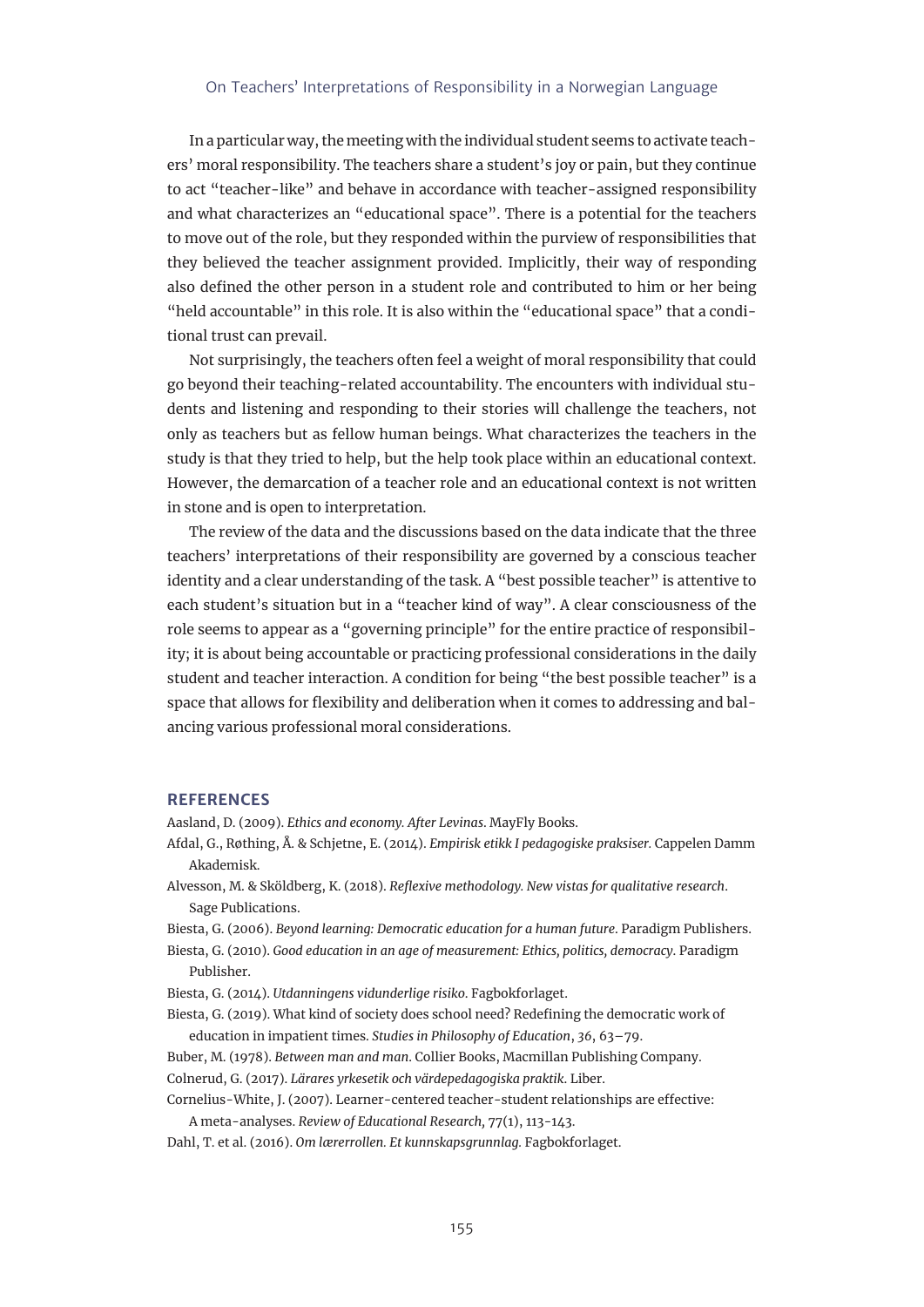- Englund, T, & Dyrdal Solbrekke, T. (2011). Professional responsibility under pressure? In C. Sugrue & T. Dyrdal Solbrekke (Eds.), *Professional responsibility: New horizons of praxis*. Routledge.
- Evers, J. & Kneyber, R. (Eds.). (2014). *Flip the system: Changing education from the ground up*. Routledge.
- Fangen, K. (2010). *Deltakende observasjon*. Fagbokforlaget.
- Grimen, H. (2008). Profesjon og profesjonsmoral. In A. Molander & Lars I. Terum (Eds.), *Profesjonsstudier*. Universitetsforlaget.
- Grimen, H. & Molander, A. (2008). Profesjon og skjønn. In A. Molander, L. I. Terum & L. Inge (Eds.), *Profesjonsstudier* (pp. 179-196). Universitetsforlaget.
- Guribye, E. & Hidle, K. (2013). *Lærerens hjelperroller i voksenopplæringen: En pilotstudie fra Arendal voksen opplæring* (Fou-rapport). Agderforskning.
- Hattie, J. (2008). *Visible learning: A synthesis of over 800 metanalyses relating to achievement*. Routledge.
- Hilt, L. H. (2016). Kategorisering som hinder for sosial inkludering? En kritisk diskusjon av kategorien «nyankomne minoritetsspråklige elever» i lys av målet om inkludering. In F. Brossard Børhaug & I. Helleve (Eds.), (pp. 107 – 126). Fagbokforlaget.
- Hjort, K., Kristiansen, A. & Barkholt, N. C. (2018). *Profesjonsetikk. Velferdsarbeid for og med mennesker*. Gyldendal.
- Holloway, J., Sørensen, T. B. & Verger, A. (2017). Global perspectives on high-stakes teacher accountability policies: An introduction. *SPECIAL ISSUE EPAA/AAPE*, *25*(85). [https://www.](https://www.redalyc.org/pdf/2750/275050047116.pdf) [redalyc.org/pdf/2750/275050047116.pdf](https://www.redalyc.org/pdf/2750/275050047116.pdf)
- Hopmann, S. T. (2008). No child, no school, no state left behind: Schooling in the age of accountability. *Journal of curriculum studies, 40*(4), 417–456.
- Jackson, P. W., Boostrom R. & Hansen D. (1993). *The moral life of schools*. Jersey Bass.
- Jacobsen B., Christiansen I. & Jacobsen, S. C. (2003). *Mød eleven. Lærerens vej til demokrati i klassen*. Hans Reitzels Forlag.
- Kjellberg, J. (2015). *Flukt*. Spartacus Forlag.
- Kramer, R. M. & Tyler, T. R. (1996). *Trust in organizations: Frontiers of theory and research*. Sage Publications.
- Kristiansen, A. (2005). *Tillit og tillitsrelasjoner i en undervisningssammenheng: Med utgangspunkt i tekster av Martin Buber, Knud E. Løgstrup, Niklas Luhmann og Anthony Giddens.* Unipub Forlag.
- Kvale, S. & Brinkmann, S. (2009). *Det kvalitative forskningsintervjuet*. Gyldendal Forlag.
- Løgstrup, K. E. (1976). *Norm og spontanitet*. Gyldendal.
- Løgstrup, K. E. (1971). *The ethical demand*. Gyldendal.
- Nasjonalt Fagorgan for Kompetansepolitikk, VOX. (2012). Læreplan i norsk og samfunnskunnskap for voksne innvandrere. Nasjonalt Fagorgan for kompetansepolitikk (VOX).
- Nordenbo, S. E., Larsen, M. S., Tifikci, N., Wendt, R. E. & Østergaard, S. (2008). *Lærerkompetanser og elevers læring i førskole og skole*. Danmarks Pædagogiske Universitet.
- Norwegian Directorate for Education and Training. (2011). *Common European framework of reference for languages: Learning, teaching, assessment*. Utdanningsdirektoratet.
- Meld. St.30 (2003-2004). *Kultur for læring.* Utdannings- og forskningsdepartementet.
- Molander, A., Grimen, H. & Eriksen, E. O. (2012). Professional discretion and accountability in the welfare state. *Journal of Applied Philosophy, 29*(3), 214-230. [https://doi.org/10.1111/](https://doi.org/10.1111/j.1468-5930.2012. 00564.x) [j.1468-5930.2012. 00564.x](https://doi.org/10.1111/j.1468-5930.2012. 00564.x)
- OECD. (2005). *Teachers matter: Attracting, developing, and retaining effective teachers*. OECD Publishing.